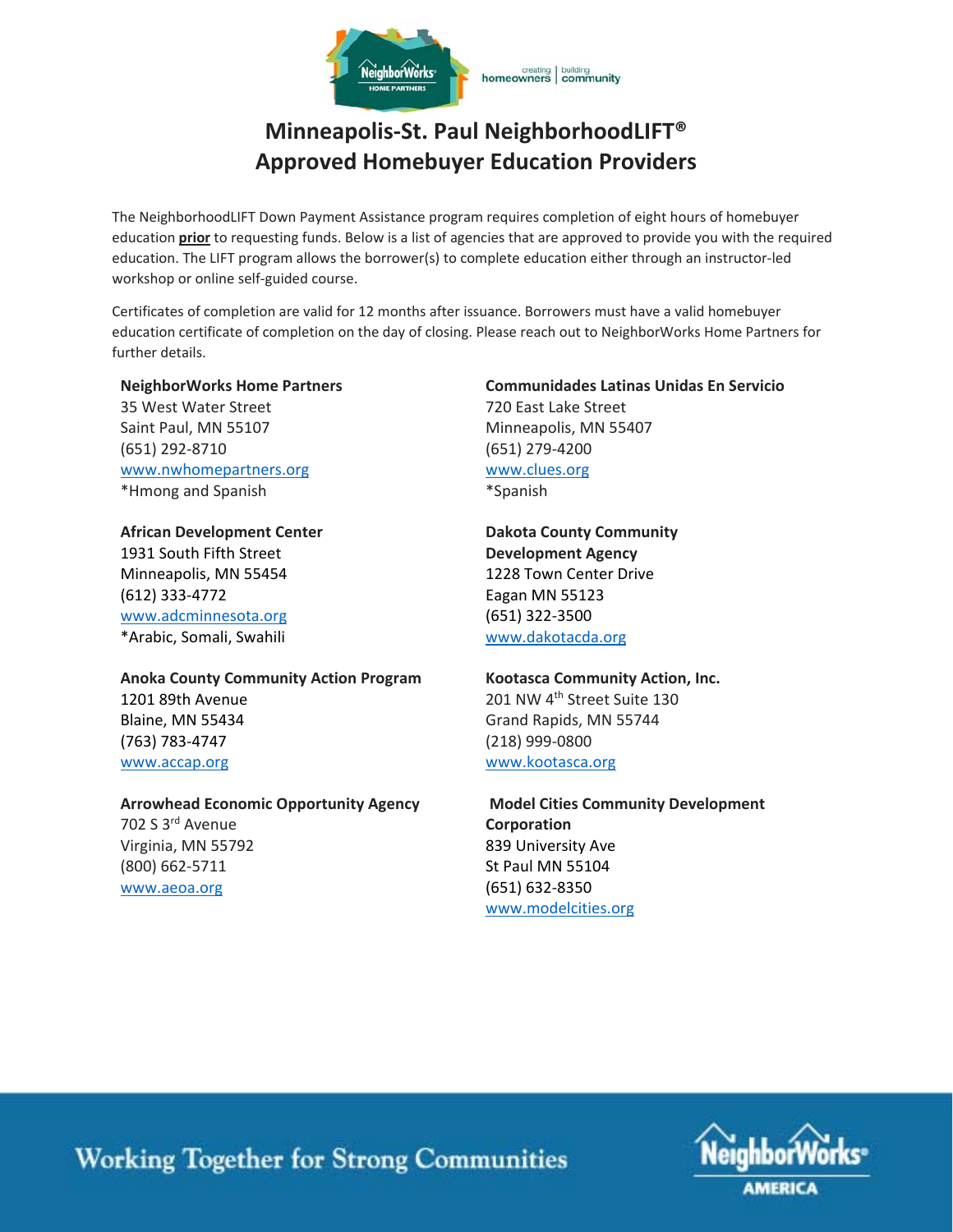

# **Minneapolis‐St. Paul NeighborhoodLIFT® Approved Homebuyer Education Providers**

**Community Action Partnership Hennepin County**  8800 Hwy 7 St Louis Park MN 55426 (952) 933‐9639 www.caphennepin.org \*Spanish

**Neighborhood Development Alliance**  481 Wabasha Street St Paul MN 55107 (651) 292‐0131 www.nedahome.org \*Spanish

**One Roof Community Housing** 12 E 4<sup>th</sup> Street Duluth, MN 55805 (218) 727‐5372 www.1roofhousing.org

## **PRG, INC.**  2017 East 38th Street Minneapolis MN 55407 (612) 721‐7556

www.prginc.org

### **Southwest Minnesota Housing Partnership**

151 Good Counsel Drive Suite 120 Mankato, MN 56001 (507) 836‐1605 www.swmhp.org \*Spanish

#### **Three Rivers Community Action, Inc.**  300 11<sup>th</sup> Avenue NW

Rochester, MN 55901 (507) 316‐0610 www.threeriverscap.org \*Spanish, Swahili

**Urban League Twin Cities**  2100 Plymouth Avenue Minneapolis MN 55411 (612) 302‐3100 www.ultcmn.org

**Washington County Community Development Agency** 7645 Currell Boulevard Woodbury MN 55125 (651) 458‐0936 www.washingtoncountycda.org

# **West Central Minnesota Communities Action**  411 Industrial Park Boulevard Elbow Lake, MN 56531 (218) 685‐4486

www.wcmca.org

## **Lutheran Social Services of Minnesota**  2485 Como Avenue Saint Paul, MN 55108 (651) 642‐5990 www.lsssmn.org

*Available for Framework one‐on‐one counseling only*